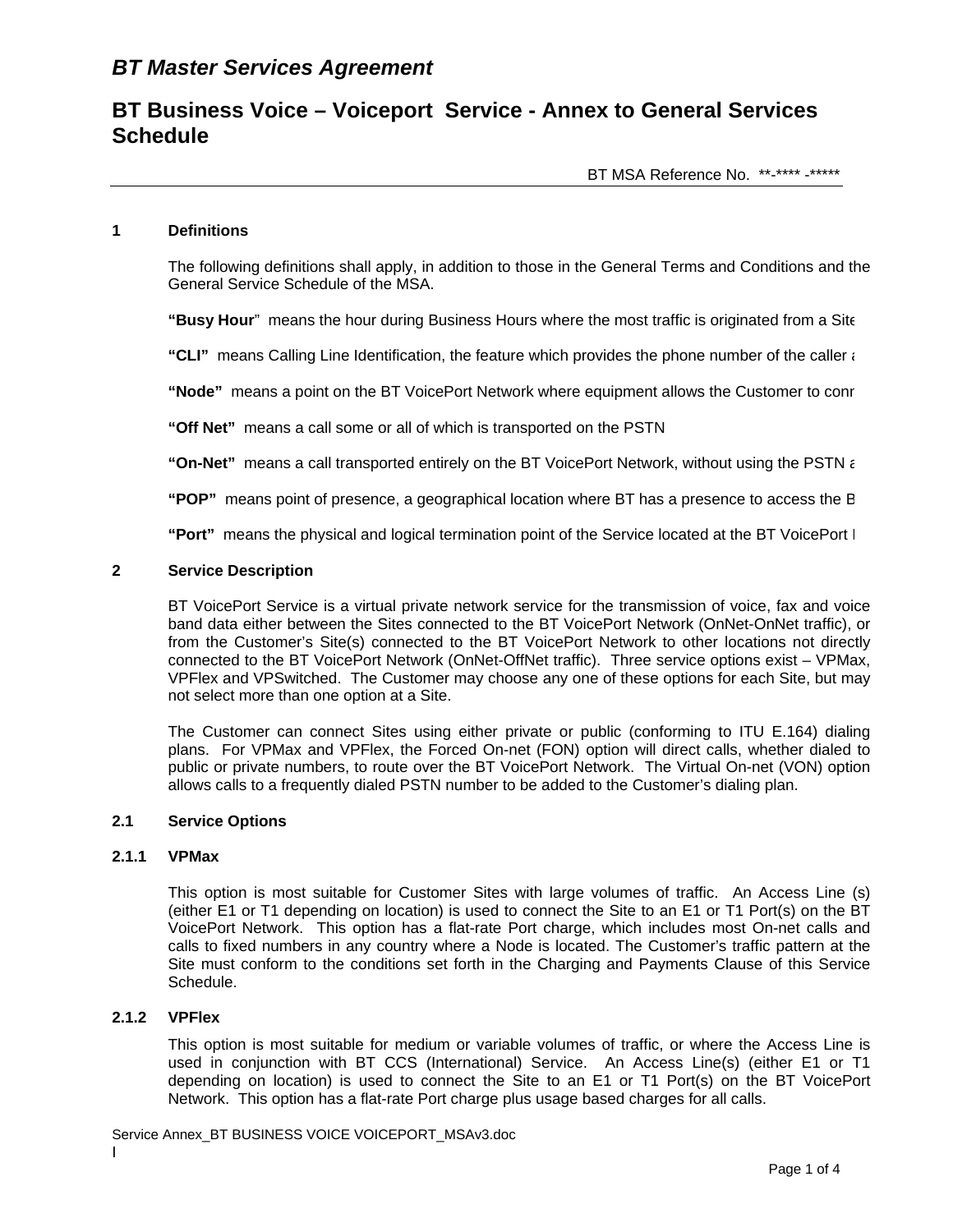BT MSA Reference No. \*\*-\*\*\*\* -\*\*\*\*\*

### **2.1.3 VPSwitched**

This option is most suitable for Sites with low call volumes. The Service is accessed via the PSTN. There are usage based charges for all calls. Single- or dual-stage dialing will be used, depending on location.

### **3 Service Delivery**

For VPMax and VPFlex, BT will provide the Access Line, complete the BT VoicePort Network databuild and conduct a set of standard tests to ensure that the configuration is functioning correctly. The Operational Service Date occurs on successful completion of the tests.

For VPSwitched, BT will provide the specified in-country access number, complete the BT VoicePort Network data-build and test the Service through to the terminating number. The Operational Service Date occurs on successful completion of the tests.

### **4 BT Service Management Boundary (SMB)**

The Service Management Boundary for VPMax and VPFlex is the network termination unit on the Access Line. This includes provisioning, maintenance and management of all elements up to this Service Management Boundary.

The Service Management Boundary for VPSwitched is the Port. This includes provisioning, maintenance and management of all elements up to this Service Management Boundary.

### **5 The Customer's Responsibilities**

- **5.1** Connection of other private or virtual private networks to the Service should only be made with the prior written approval of BT. It is the Customer's responsibility (unless otherwise agreed in writing by BT) to arrange for the access from networks (other than the BT VoicePort Network) to the Service.
- **5.2** For VPSwitched service, the Customer must obtain the appropriate access service required to access the BT VoicePort Network, e.g. PSTN service, from a PTSP, and ensure that this access service transmits the CLI to the BT VoicePort Network.

### **6 Charges and Payment Terms**

6.1 The charges for the Service will comprise some or all of the following components, depending upon the Option selected on the Order Form:

| <b>Pricing Component</b> | <b>One-time Charge</b> | <b>Recurring Charge</b> |
|--------------------------|------------------------|-------------------------|
| Access Line              | Install/deinstall      | Monthly                 |
| Port                     | Install/deinstall      | Monthly                 |
| Registration             | Install                | N/A                     |
| (VPSwitched)             |                        |                         |
| Call Charges             | N/A                    | Usage                   |

Usage charges vary and depend on the VoicePort option ordered, the country in which the calls terminate, and the type of call termination (ie on-net, fixed or mobile)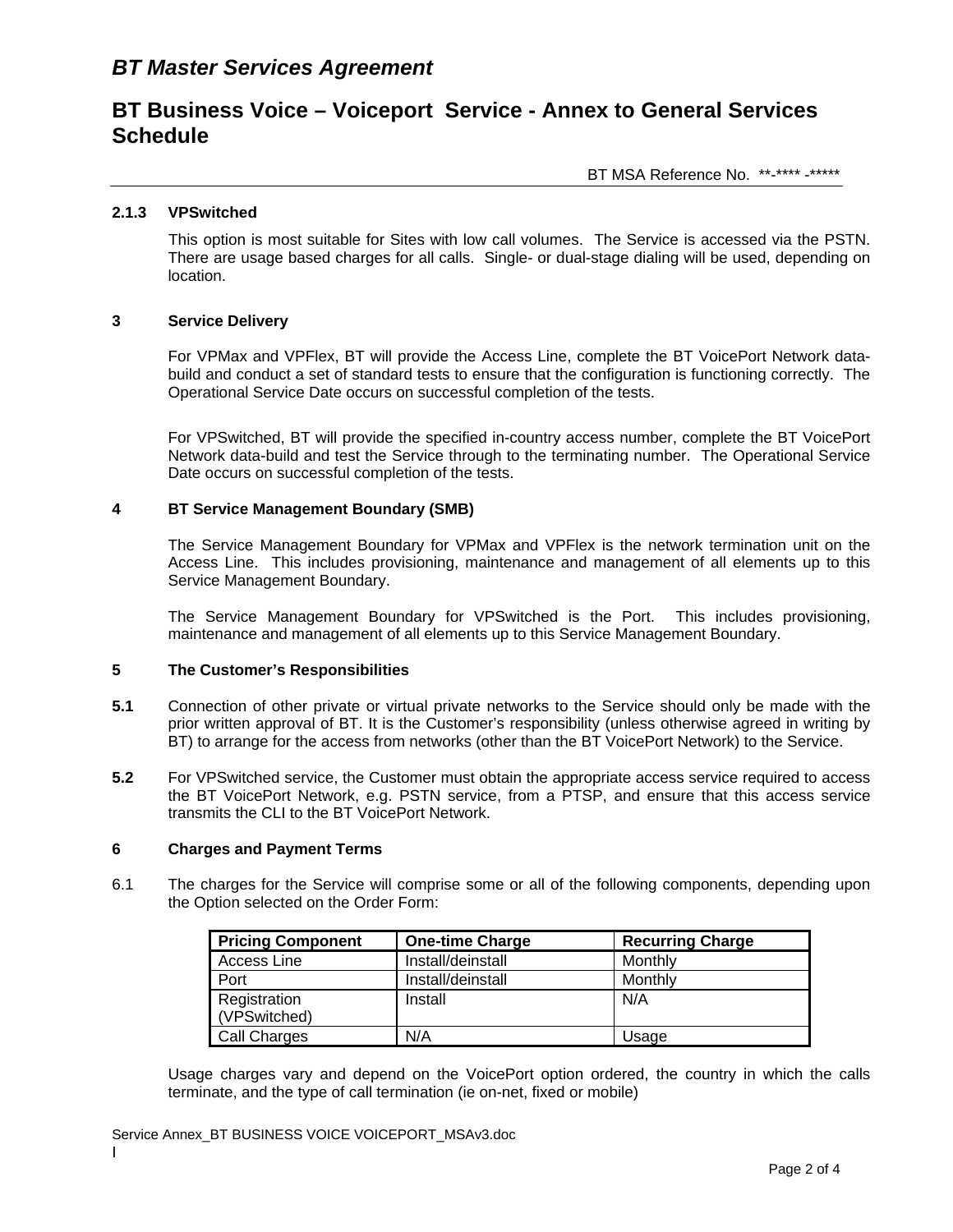### BT MSA Reference No. \*\*-\*\*\*\* -\*\*\*\*\*

- 6.2 For VPSwitched, in countries where dual-stage access is used, all applicable charges associated with PSTN access to the Service are not included in invoices issued by BT. The Customer must pay such charges directly to the relevant PTSP. In countries where single-stage access is available and is used, the entire cost of the call, from Customer premises to the termination point, is included in the invoiced amount issued by BT.
- 6.3 To be eligible for VPMax pricing, the Customer's traffic patterns must meet all of the elements in the following profile:
	- No more than 25% of traffic may originate from the Site outside Business Hours; and
	- No more than 50% of the total traffic from any Port may terminate in a single country; and
	- The average call duration, measured over a Month must be between 2 and 10 minutes; and
	- Traffic originating from a Site must have a discrete Busy Hour; and
	- No more than 250,000 minutes may originate from an E1 Port, and no more that 170,000 minutes may originate from a T1 Port, unless the Customer has only one Site connected to the BT VoicePort Network, in which case, no more than 170,000 minutes may originate from the E1 Port, or no more that 130,000 minutes from the T1 Port.

BT reserves the right to charge the Customer an additional charge (as stated on the Order Form) per minute for ALL traffic originating from a Site in any Month where the traffic pattern does not meet these conditions.

If the Customer fails to meet the VPMax conditions set forth above at a Site in more than three Months (which do not need to be consecutive) in any 12 month period, BT reserves the right to terminate delivery of all traffic from that Site on 30 days notice and/or to renegotiate the rates to be applied to traffic at that Site. The Customer will continue to be liable for all outstanding charges for Service(s) rendered up to the time of termination.

### **6.4 Re-configuration Charges**

BT reserves the right to apply a re-configuration charge for Customer requests of more than 2 changes, such as moving from one VoicePort option to another (eg. VPFlex to VPMax), per Site per year

### **7 Service Level Guarantee**

 For Voice Services with multiple Access Lines to a Site, where some Access Lines have failed, the Service Credit for Availability will be calculated in proportion to the total Site Charges. For example, if a Site has four Access Lines and one has failed, the Service Credit will be one quarter of the Site Charges.

### **7.1.1 Network Performance**

The BT Voice Network is designed to meet international standards and ITU recommendations for call quality in normal use.